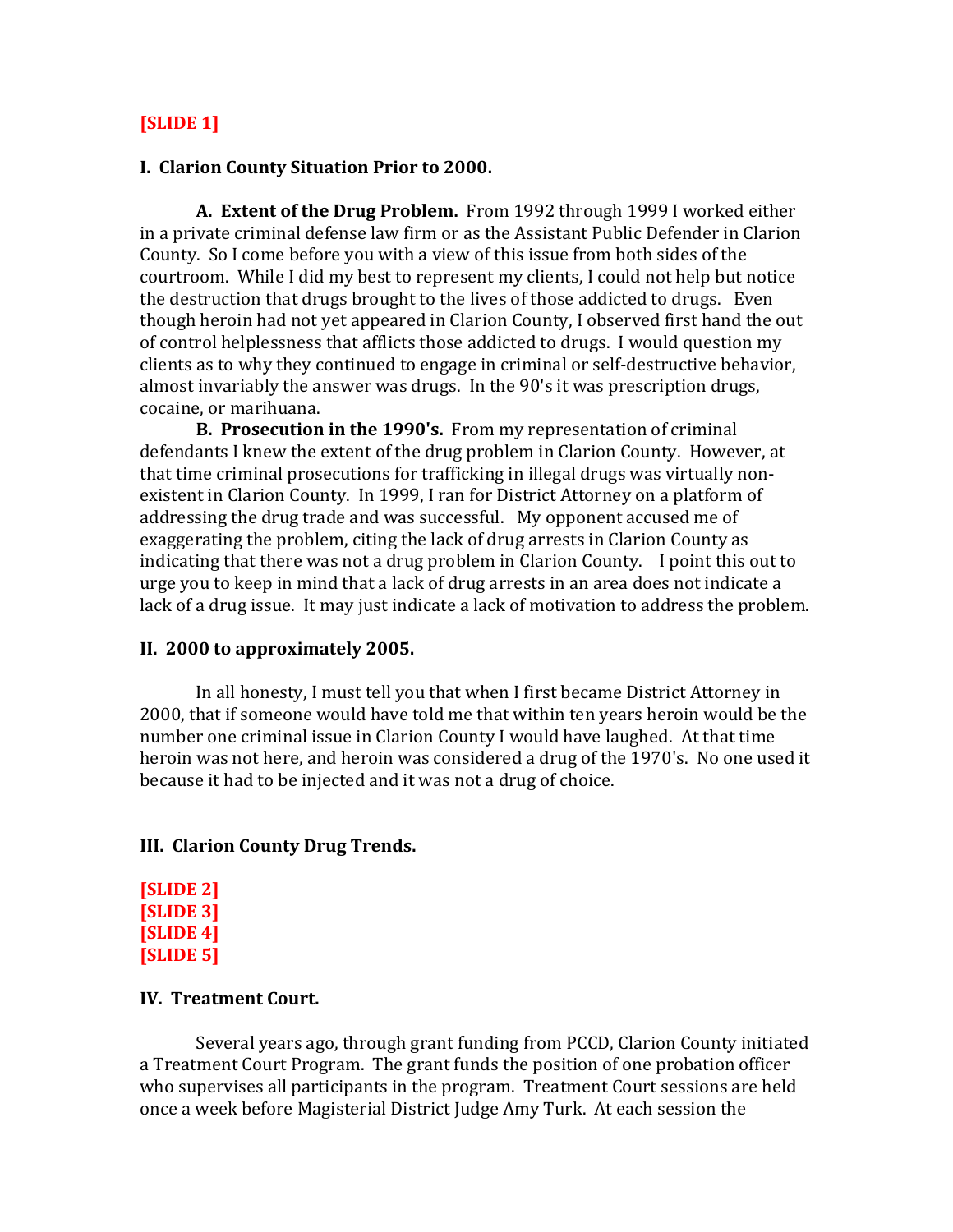participant's progress or lack thereof is reviewed before the judge. The program is able to provide a system where addicts are held accountable for their actions - often for the first time in their life. Participants are put under the intensive supervision program where they will likely see their probation officer at scheduled or unscheduled times at least once a week. They are required to submit to random drug tests, and to seek and / or maintain employment. One Treatment Court graduate often appears at anti-drug presentations put on by myself and other county agencies.

Our Treatment Court has had its share of success stories, and its share of failures. I believe that most Clarion County officials involved in the Treatment Court program would agree with my opinion that it is a very beneficial program. I also believe they also would concur with my opinion that if the objective is to have fewer heroin addicts there is a fundamental flaw in the way the program is administered.

Since the Commonwealth, through PCCD, provides the funding for Treatment Court they set the rules on how it may be operated. While it is a legitimate objective to reduce costs by reducing the number of addicts sentenced to state prison, it is my opinion that the proper objective - having fewer addicts - is getting lost in the process.

Under the state mandated guidelines only Level 3 & 4 offenders are eligible for Treatment Court.

# **[SLIDE 6]**

This is the Basic Sentencing Matrix that applies to all criminal cases. Offense gravity score [OGS] goes up with the severity of the offense, starting with possession of a small amount of marihuana at OGS of 1 through attempted murder at OGS of 14.

On the horizontal the recommended sentence varies according to the Prior Record Score [PRS] of the Defendant.

To help understand this, the numbers on the chart are months in jail or prison, "BC" stands for Boot Camp and "RS" is restorative sanctions or probation.

# **[SLIDE 7]**

As you can see from the listed "Example Offenses" listed under Level 3 (blue shaded), which recommends either State or County incarceration or intermediate punishment. Some of the types of offenses are: Aggravated Assault; Burglary; Arson; Delivery of more than two but less than five grams of cocaine. Generally Felony 2 offenses

# **[SLIDE 8]**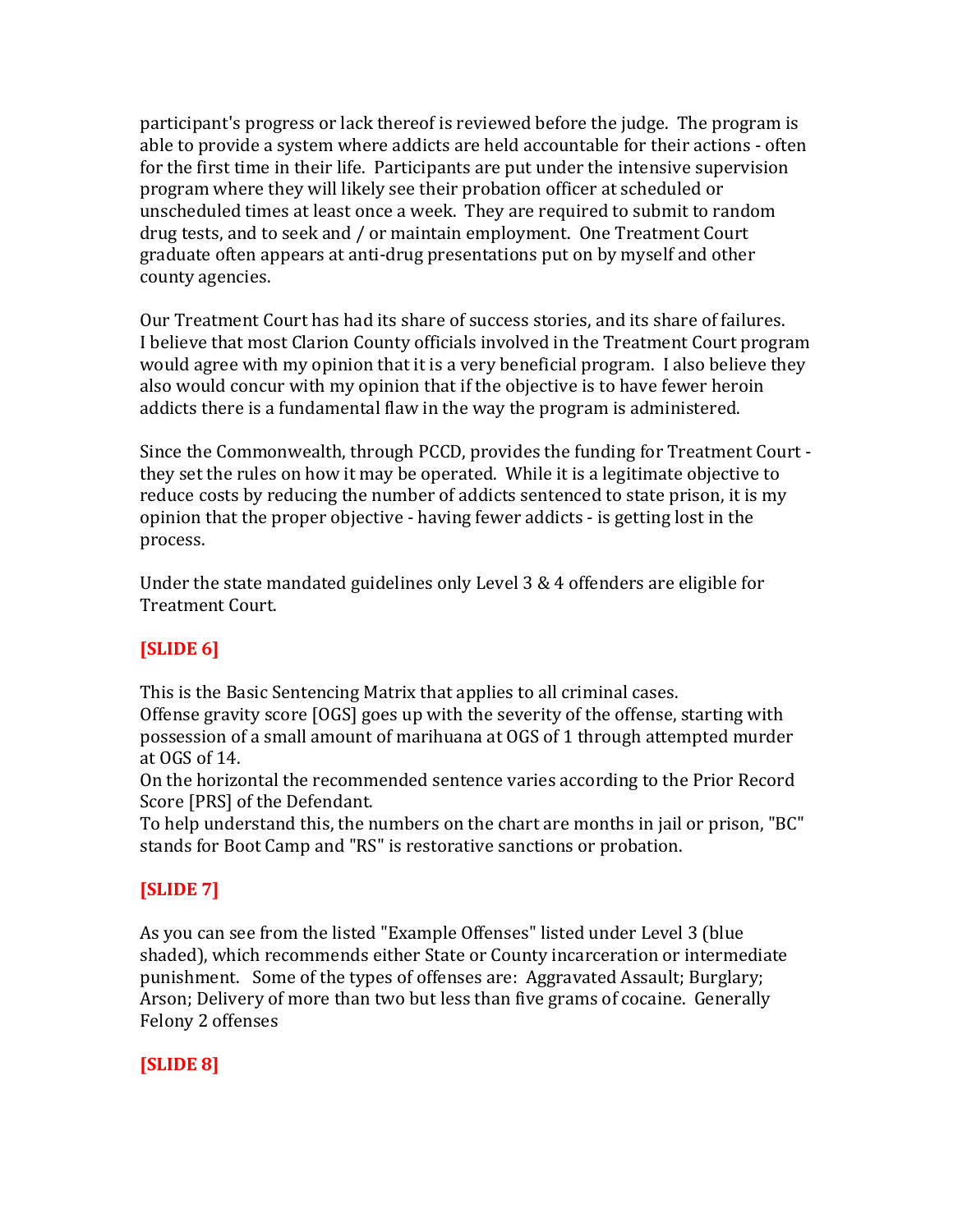Under Level 4 (yellow shaded) the required offenses are even more severe: Aggravated Assault with a deadly weapon; Theft of a Firearm; Theft of more than \$100,000; and delivery of over 10 but less than 50 grams of cocaine.

Usually, by the time an addicted offender commits a level 3 or 4 crime and is eligible for Treatment Court they have committed several offenses and been in the system for years. And likely every participant, - prosecutor, Magistrate or public defender in the criminal justice system knows, or has very good reason to believe, that the root cause of their criminal activities is their drug addiction.

Why hasn't that addict been in Treatment court?

The criminal activities of addicts are a progressive process. They do not start at Level 4, as you see here. They do not start out burglarizing homes - they do not start out dealing large quantities of drugs - they do not start out stealing over \$50,000.

They start here - Level 1 and Level 2.

# **[SLIDE 9]**

They start with the bad checks the credit card fraud, the misdemeanor thefts. Clarion County has a Central Court system where all Preliminary Hearings are held on Tuesdays with anywhere from 15 to 30 cases each week. That is where we all see the early stages of addiction. Early stage addicts are constantly showing up in Court with bad checks, identity theft, retail theft charges. Eighteen to twenty year olds do not show up at Central Court five separate times for bad checks in a year because they are bad at math. They aren't rushing the door at Wal-Mart with three televisions in a cart because they want to watch television. They do it for drug money. That is where I see parents - good parents - asking for help before they lose their child. Can we offer these people Treatment Court? Under the state guidelines these people are ineligible for Treatment Court.

When I explain this system to parents who know that Treatment Court exists, their reaction often is, "So we have to wait till my kid commits a felony burglary before we can get him the help he needs in Treatment Court?"

When young people are first appearing in the criminal justice system at Levels  $1 \& 2$ is when programs such as Treatment Court have the greatest chance of turning around a young life. The Level 1 and 2 offenders are by definition not the hardened criminals - yet. However, barring them from entry into beneficial programs such as Treatment Court only increases the likelihood that is exactly what they will become - heroin addicted hardened criminals.

## **III. Utilization of Treatment Resources.**

A. Medical Assistance Jail Pilot Program.